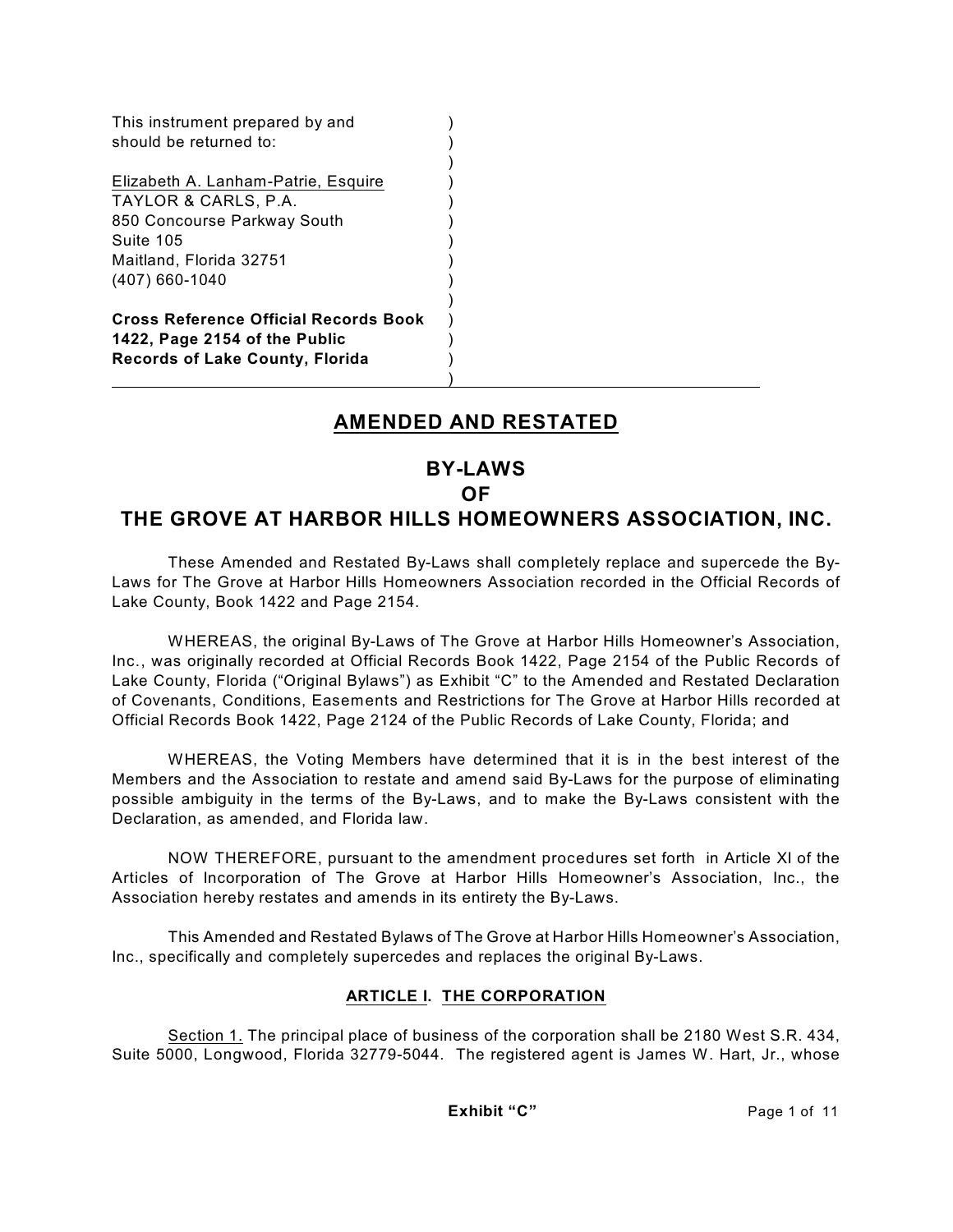address is 2180 West S.R. 434, Suite 5000, Longwood, Florida, 32779-5044. The Board of Directors may change the address of the principal place of business and of the registered agent from time to time.

Section 2. This corporation is a non-profit organization. This corporation is a Homeowner's Association established for the residential subdivision located in Lake County, Florida, which is called "THE GROVE AT HARBOR HILLS" ("the Subdivision").

Section 3. The corporate seal, if obtained, shall be circular in form and shall have inscribed thereon the name of the corporation, the state of incorporation and the words "Corporate Seal".

Section 4. The fiscal year of the corporation shall be from January 1<sup>st</sup> to December 31<sup>st</sup>.

Section 5. This corporation is the Homeowner's Association for the Subdivision and shall perform the functions of the Homeowner's Association as described in the Declaration of Covenants, Conditions, Easements and Restrictions for The Grove at Harbor Hills as amended from time-to-time ("the Declaration"). The Declaration**,** including the definitions contained therein, is incorporated herein by reference and made a part hereof.

## **ARTICLE II. ANNUAL AND SPECIAL MEETINGS OF MEMBERS**

Section 1. Annual Meetings - The Annual Meeting of the Members of the corporation shall be held once each calendar year on a date and at a time and place scheduled by the Board of Directors. At least thirty (30) days but not more than sixty (60) days before the date of such annual meeting, the Secretary shall mail notice to each Member in writing of the date, hour and place of the annual meeting, and advise if Assessments are proposed to be increased above 5% of the previous year. Notice of such meeting may be made personally or by mail. Such notice shall be deemed to be delivered when deposited in the U.S. mail, postage prepaid.

Section 2. Order of Business - The following shall be the order of business for conducting all annual meetings of this corporation.

> Call to Order Establishment of quorum Approval of minutes of last meeting Officer(s) reports Committee reports Old Business New Business Presentation of slate of candidate(s) for Director by Nominating Committee Nominations from the floor Nominee statement(s) Election of Directors Adjournment

Section 3. Special Meetings - Special Meetings of the Members shall be called upon the request of the President; or by a request of a majority of the Board of Directors or upon written request submitted to the Board by Members who are entitled to vote 25% of all of the votes of the Membership. Once a Special Meeting is called, the Secretary shall give notice to the Members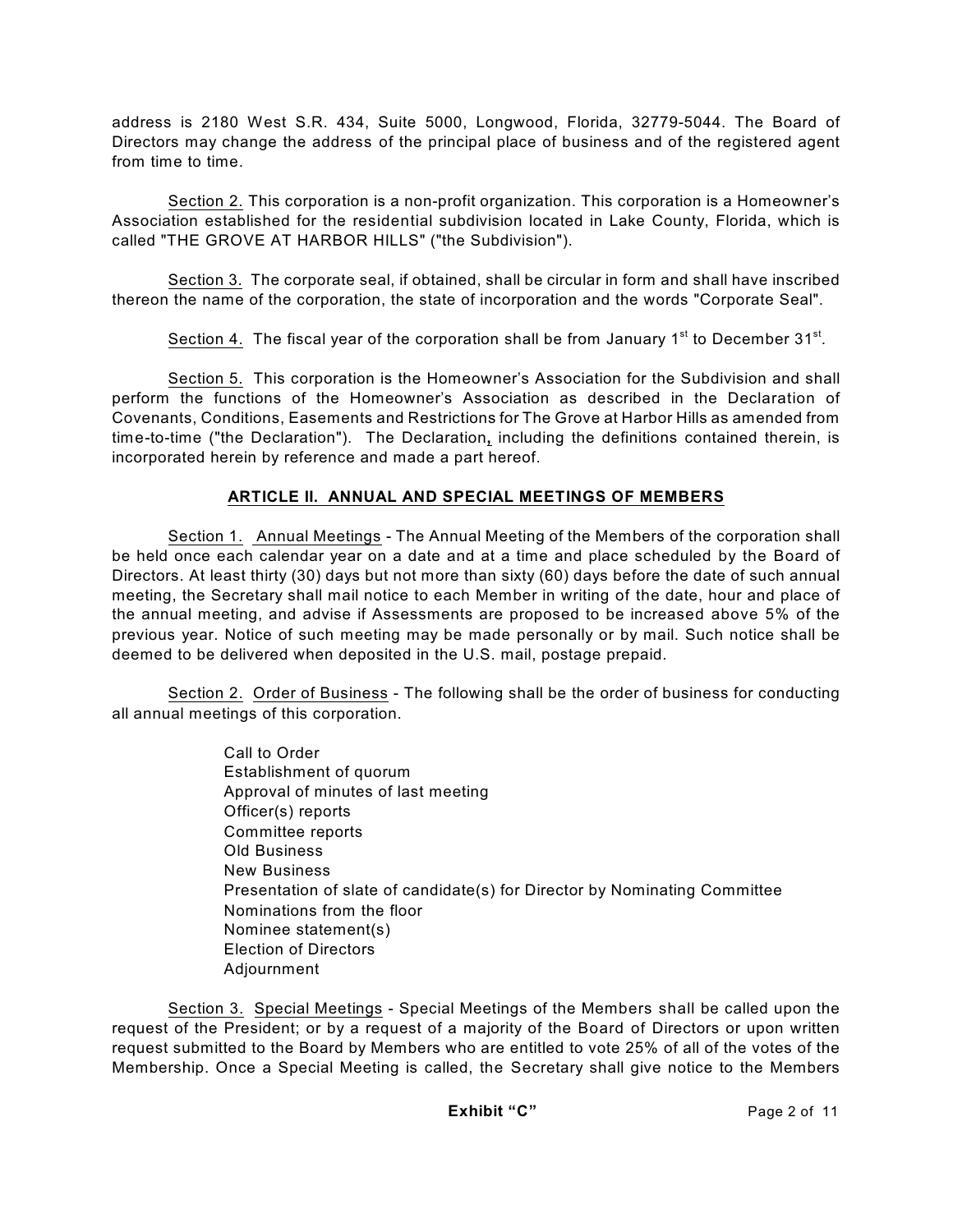stating the time, place and purpose or purposes of the Special Meeting. Notice of such meeting shall be made personally or by mail. Notice shall be deemed to be delivered when deposited in the U.S. mail, postage prepaid. No business shall be transacted at such meeting except as stated in the notice. Notice of Special Meetings shall be provided at least thirty (30) days in advance of the meeting; however, in the event of an emergency, as determined by the Board, three (3) days notice will be sufficient.

#### Section 4. Voting and Membership -

(a) Membership in the Association. Every Owner shall be a Member of the Association. Membership in the Association shall be determined by title to a Lot. If title to a Lot is held by more than one person, each record title holder shall be a Member. An Owner of more than one Lot shall be entitled to one membership for each Lot owned. Each membership shall be appurtenant to the Lot upon which title is based and shall be transferred automatically by conveyance of that Lot. Members shall be entitled to one vote for each Lot owned.

(b) Voting Member. If a Lot is owned by one (1) person, the right to vote shall be established by the roster of Members. Except as provided below, if a Lot is owned by more than one (1) person, those persons (including husbands and wives) shall decide among themselves who shall cast the vote of the Lot. In the event that those persons cannot so decide, no vote shall be cast. A person casting a vote for a Lot shall be presumed to have the authority to do so unless the President or the Board of Directors is otherwise notified.

> (i) Corporation. If a Lot is owned by a corporation, the person entitled to cast the vote for the Lot shall be designated by a Voting Certificate signed by an appropriate Officer of the corporation and filed with the Secretary of the Association. Such person need not be a Lot Owner.

> (ii) Partnership. If a Lot is owned by a general or limited partnership, the officer, employee, or partner thereof entitled to cast the vote attributable to the Lot for the partnership shall be designated by a Voting Certificate by the general or managing partner and filed with the Secretary of the Association. Such a person need not be a Lot Owner.

> (iii) Trust. If a Lot is owned by a Trust, then the Voting Member shall be the Trustee or a person designated by a Voting Certificate signed by the Trustee and filed with the Secretary of the Association. Such person need not be a Lot Owner.

The Voting Certificates shall be valid until revoked or superseded by a subsequent Voting Certificate or until a change occurs in the ownership of the Lot concerned. The Voting Certificate shall be revoked in the same manner that it was established, as set forth above. If a Voting Certificate designating the person entitled to cast the vote for a Lot for which that Voting Certificate is required is not on file or has been revoked, the vote attributable to that Lot shall not be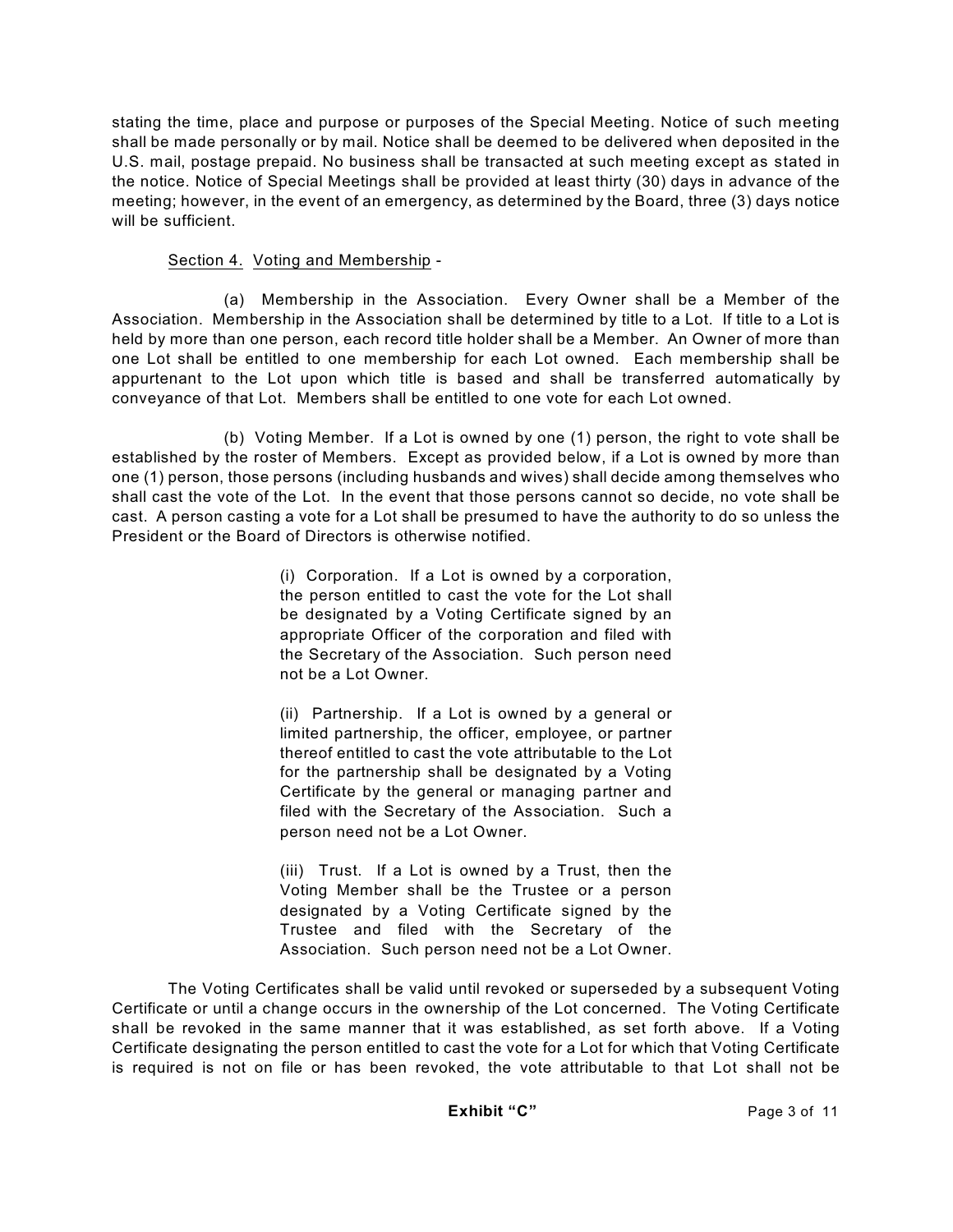considered in determining whether a quorum is present, nor for any other purpose, and the total number of authorized votes in the Association shall be reduced accordingly until such Voting Certificate is filed.

Section 5. Quorum - The presence at the meeting of Members entitled to cast, or of proxies entitled to cast, 30% of the votes of the membership shall constitute a quorum for any action, except as otherwise provided in the Articles of Incorporation, the Declaration, or these By-Laws. If, however, such quorum shall not be present or represented at any meeting, said meeting may be rescheduled by a majority of those Members present to a different date, time or place if the same is announced at that meeting before an adjournment is taken, or notice must be given of the new date, time or place in the manner as set forth in Article II, Section 1 or 3 above. Any business that might have been transacted on the original date of the meeting may be transacted at the rescheduled meeting.

Section 6. Adjournment of Meeting after quorum has been obtained - If a quorum does exist, a majority of the Members who are present at any annual or special Member's meeting may adjourn the same to a different date, time, or place. However, any such adjournment to different date, time, or place must be announced at that meeting before the adjournment is taken or notice must be given of the new date, time, or place pursuant to Article II, Section 1 or 3, herein. Any business that might have been transacted on the original date of the meeting may be transacted at the adjourned meeting.

Section 7. Proxy - Except as otherwise provided by law, at all meetings of Members, each Member may vote in person or by proxy. All proxies shall be in writing and filed with the Secretary. Every proxy shall be revocable and shall automatically cease upon conveyance by the Member of his/her Lot. A Proxy will also expire on the death of the issuer.

Proxies must comply with Section 720.306(8), Florida Statutes, as amended from time to time, and shall include but not be limited to the following: person designated to exercise the proxy; printed name of Voting Member; lot address and signature of Voting Member; date; and method to indicate to Voting Member's preference(s).

Proxies for the election of Directors must include but not be limited to the following: name submitted to the nominating committee sixty (60) days prior to the annual meeting; provision to write in additional names; and all other items included in the paragraph above.

Section 8. Recording - Any Member may make a visual and/or sound recording of meetings of the Board of Directors and meetings of the Members. The Board of Directors of the Association may adopt reasonable rules governing the recording of these meetings.

Section 9. Minutes of Meeting - Minutes of meetings of the Members of the Association must be maintained in written form or in another form that can be converted into written form within a reasonable time.

## **ARTICLE III. BOARD OF DIRECTORS**

Section 1. Number of Directors - The affairs of this Association shall be managed by the Board of Directors ("the Board") consisting of seven (7) Directors who shall be Members of the Association. As set forth in Chapter 617, Florida Statutes, a grantor of a trust or a beneficiary of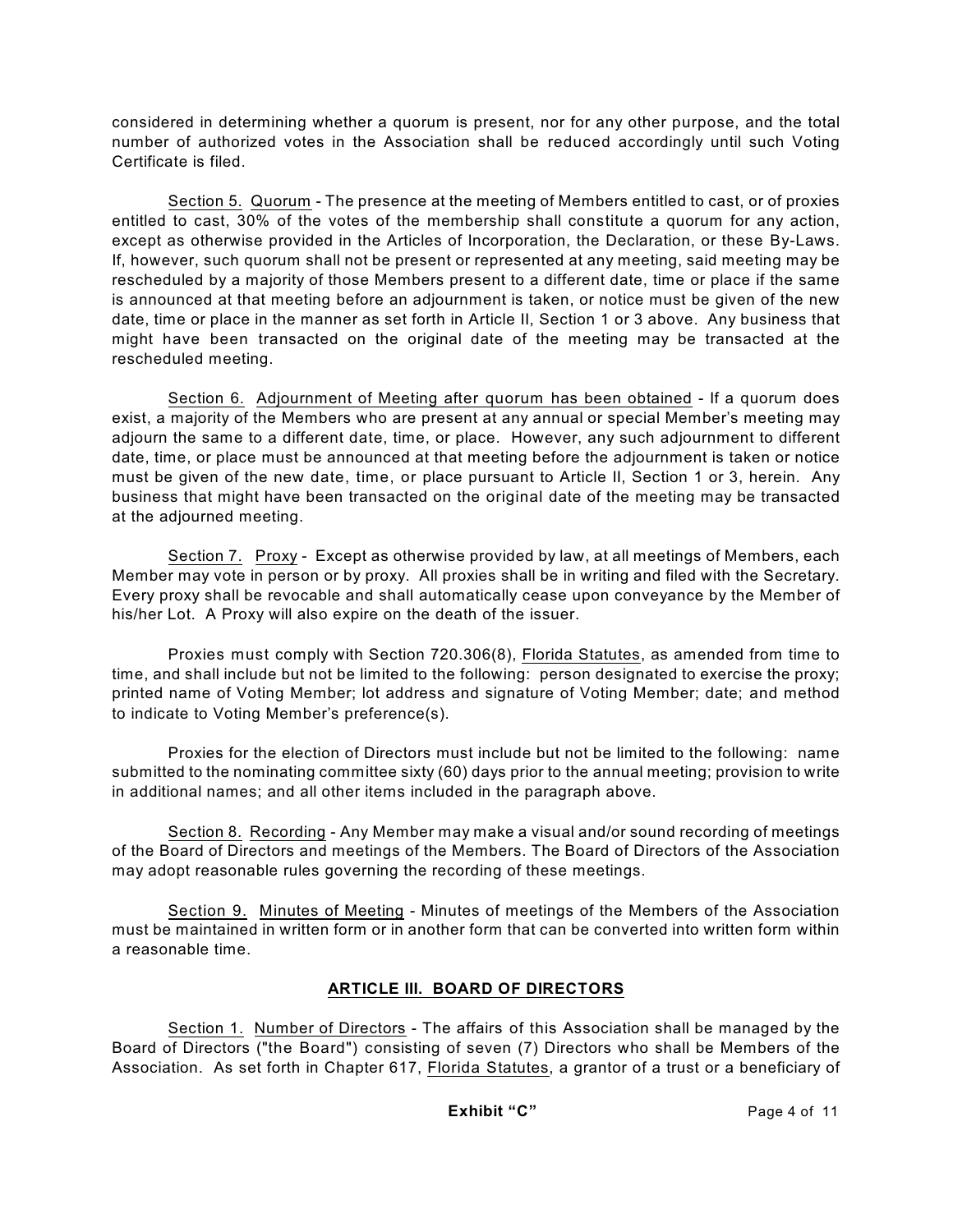a trust which owns a Lot shall be deemed a Member of the Association and eligible to serve as a Director of the Association, provided, however, the beneficiary of the Trust must occupy the Lot. The number of Directors may be decreased from time to time by the Board provided such decrease is determined by a majority of the Board at least thirty (30) days prior to the annual meeting. The Board must always consist of an odd number of Directors, and there shall never be less than five (5) Directors.

Section 2. Powers and Duties - The Board shall be vested with all the powers of Chapter 617, Florida Statutes, and the powers and duties necessary for administration of the corporation and may do all such acts as are not by law or by these By-Laws directed to be done by the Members. The Board of Directors shall fulfill and perform any function designated for the Board in the Declaration. Further, the Board shall have the following duties: supervise all officers, agents and employees of this Association, and see that their duties are properly performed; retain the services of a managing agent or agents and/or designate, hire, and dismiss such other personnel as are necessary to perform the powers and responsibilities of the Association and, where appropriate, provide for the compensation of such personnel and for the purchase of the equipment, supplies, and material to be used by such personnel in the performance of their duties; approve a bank depository to receive funds on behalf of the Association and deposit all such funds therein and use such funds to operate the Association; and make or contract for the maintaining and the making of repairs, additions, and improvements to or alterations of the Common Areas in accordance with the Declaration, the Articles and these By-Laws. Board Members will be indemnified if they act with good faith and within the scope of their authority.

Section 3. Election of Directors - Directors shall be elected by the vote of Members entitled to vote as defined in these By-Laws (and in the Declaration) which votes are cast at the Annual Meeting of the Members. The Directors shall hold office for the term to which they were elected, (unless removed as provided herein) and the election and qualification of their successors. The Nominating Committee shall report its nominees to the Members for action. Names may be placed in nomination by any Member during the meeting. The Nominating Committee shall consist of a chairman who shall be a Director, and two or more Members. The Board of Directors shall appoint the Nominating Committee, and such appointment shall be announced no less than sixty (60) days prior to the next Annual Meeting. The Nominating Committee shall make as many nominations for election to the Board of Directors as it shall in its discretion determine, but not less than the number of vacancies that are to be filled. Election to the Board of Directors shall be by written ballot unless unanimously waived by all Members present. At such election, the Members may cast, in respect to each vacancy, as many votes as they are entitled to exercise under the provisions of the Declaration. The persons receiving the largest number of votes shall be elected. Cumulative voting is not permitted. Candidates may not transfer their votes to another Candidate.

Section 4. Term of Office - Seven (7) Directors shall be elected at the first election, two (2) for a term of one (1) year, two (2) for a term of two (2) years, and three (3) for a term of three (3) years. At the first election, the three Directors receiving the most votes shall serve for three (3) years, the two Directors receiving the fourth and fifth most votes shall serve for two (2) years, and the two Directors receiving the sixth and seventh most votes shall serve for one (1) year. At each annual meeting thereafter a number of Directors equal to those whose terms have expired shall be elected for the term of three (3) years. At the expiration of any term of three (3) years, any Director may be re-elected. Should the Board decrease the size of the Board from seven (7) Directors, the Board shall have the right to revise the staggered terms herein without an amendment to these Bylaws.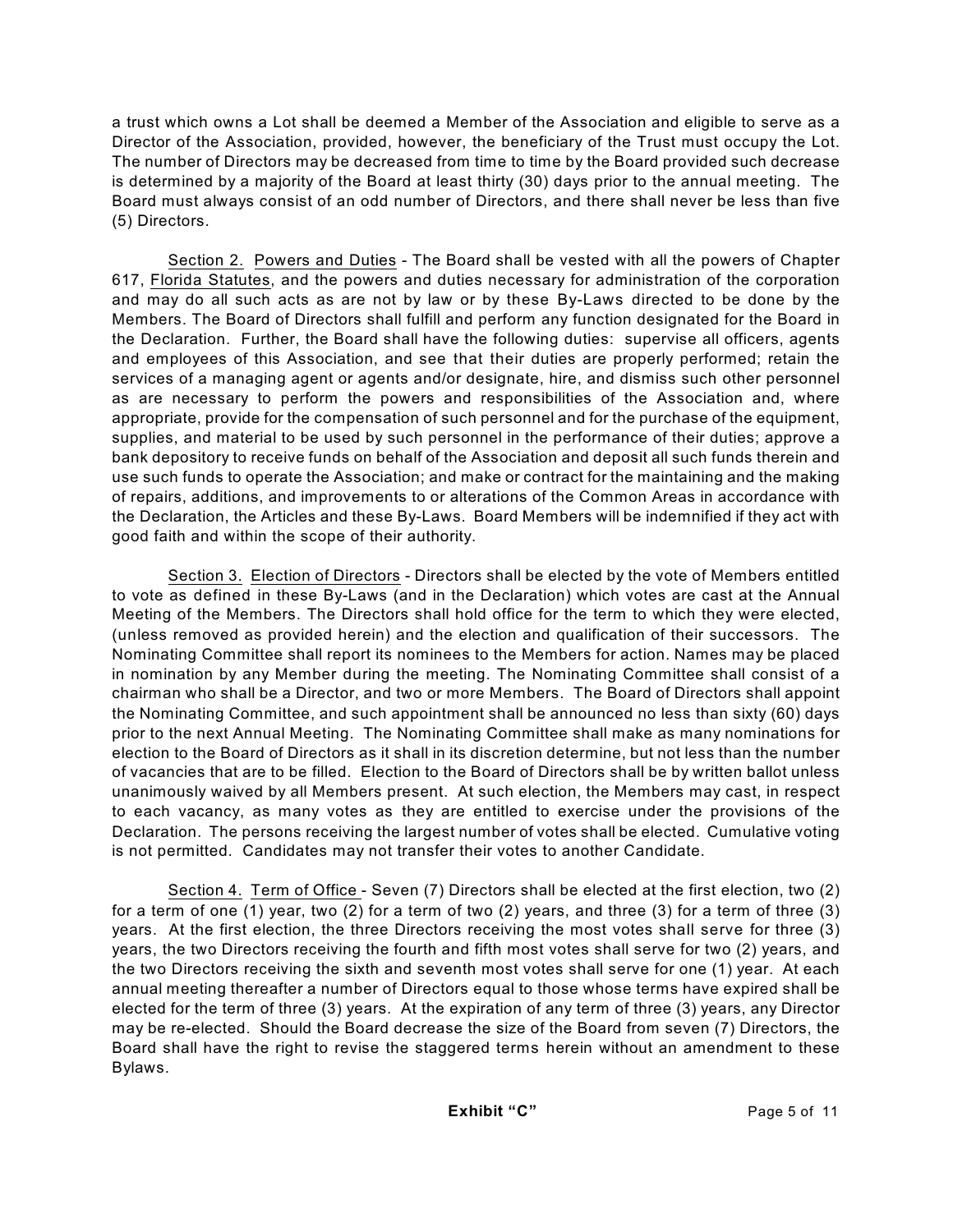Section 5. Removal - At any duly called meeting, any one or more Directors may be removed with or without cause by the Members as provided in Section 720.303(10), Florida Statutes, as amended from time to time, and such vacancies due to removal by the Members shall be filled as provided in Section 720.303(10), Florida Statutes, as amended from time to time. All other vacancies occurring on the Board may be filled by the affirmative vote of the majority of the remaining Directors, even though remaining Directors constitute less than a quorum, or by the sole remaining Director, as the case may be, or, if the vacancy is not so filled or if no Director remains, by the Members or, on the application of any person, by the Circuit Court of Lake County, Florida. A Director so elected or appointed to fill a vacancy shall be elected or appointed for the unexpired term of his or her predecessor in office.

Section 6. Quorum of Directors - A majority of the Directors of the Board present at a meeting of the Board shall constitute a quorum for conducting the affairs and business of the corporation. The acts of a majority of Directors present at a meeting shall bind all Directors.

Section 7. Organizational Meeting - The organizational meeting of the Board of Directors shall be held within twenty-one (21) days of the election at such time and place as shall be fixed by the Directors.

Section 8. Regular Meetings - Regular Meetings of the Board shall be held not less than quarterly at such place and hour as may be fixed from time-to-time by the Board.

Section 9. Special Meetings - Special Meetings of the Board shall be held when called by the President or upon the written request of at least two (2) Directors.

Section 10. Notice - Notice of each Board meeting shall be mailed, e-mailed or delivered to each Director at least three (3) days prior to the meeting. Notices of all Board meetings shall be posted in a designated conspicuous place on the Common Area at least 48 hours in advance of a meeting, except in an emergency. In the alternative, as so determined by the Board, notice of each Board meeting may be mailed or delivered to each Member at least seven (7) days before the meeting, except in an emergency. Written notice of any Board meeting at which special assessments will be considered or at which amendments to the rules regarding parcel use will be considered must be mailed, delivered, or electronically transmitted to the Members and posted conspicuously on the Property not less than fourteen (14) days before the meeting.

Section 11. Open Meetings - A meeting of the Board of Directors occurs whenever a quorum of the Board gathers to conduct Association business. All Board meetings shall be open to all Members except meetings between the Board and its attorney with respect to proposed or pending litigation where the contents of the discussion would otherwise be governed by the attorney-client privilege. Any Member may record meetings of the Board of Directors, subject to reasonable rules governing the recording of meetings, adopted by the Board. Any Member may address the Board as stated in Section 720.303(2)(b), Florida Statutes, as amended from time to time.

Any Member may attend the Board meetings as an observer. If he/she is recognized by the President, he/she may respond to a request from the Board. If a Member is attending a meeting and is disruptive, the Board may remove him/her from the meeting.

Section 12. Minutes - Minutes of all meetings of the Board of Directors shall be maintained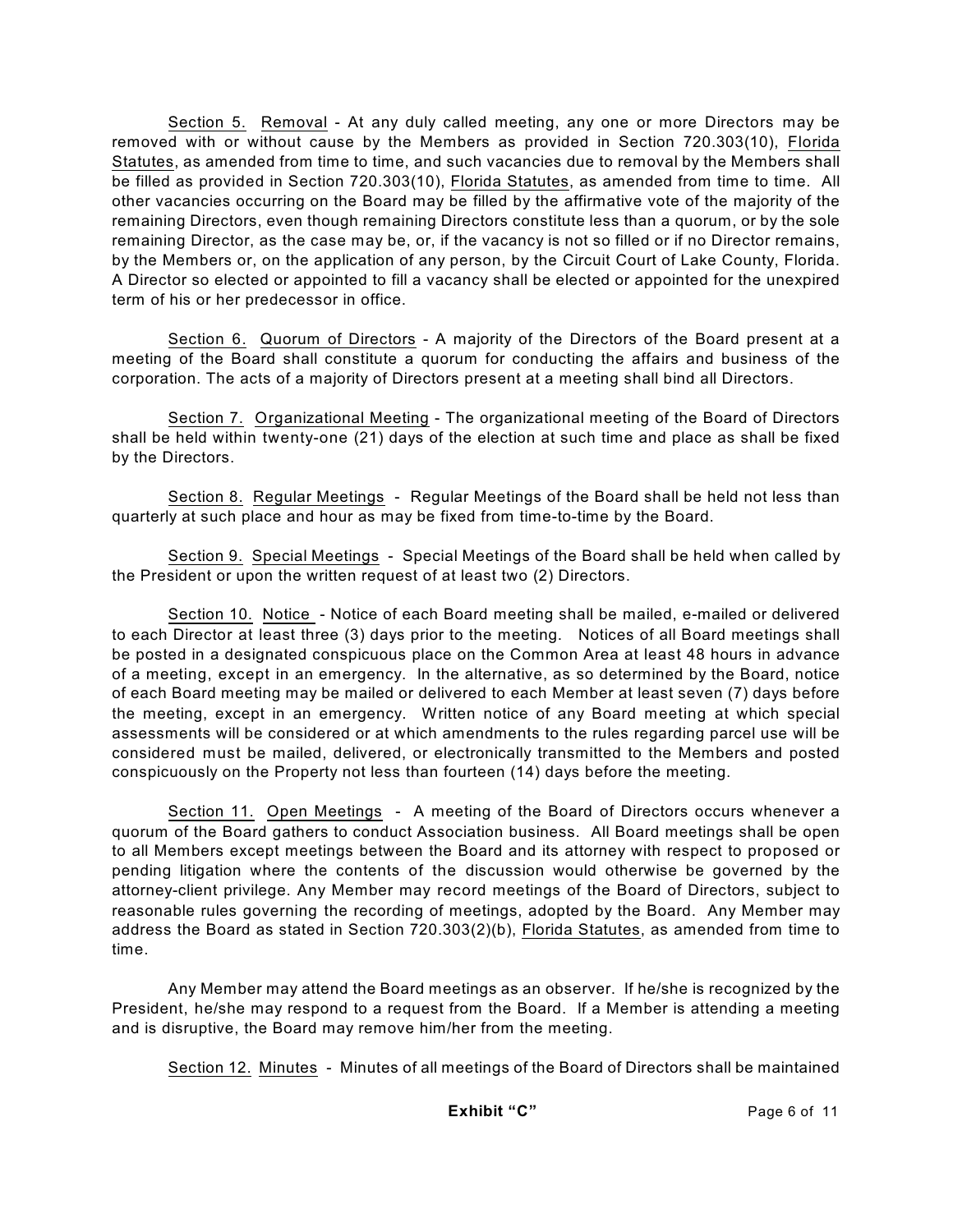in written form or in another form that can be converted into written form within a reasonable time. A vote or abstention from voting on each matter voted upon by each Director present at a Board meeting must be recorded in the minutes.

Section 13. Waiver of Notice - The transaction of any meeting of the Board, however called and noticed or wherever held, shall be as valid as though taken at a meeting duly held and noticed if (a) a quorum is present, and (b) either before or after the meeting each of the Directors not present signs a written waiver of notice, a consent to holding the meeting, or an approval of the minutes. The waiver of notice or consent need not specify the purpose of the meeting. Attendance of a Director at a meeting shall also constitute a waiver of notice of such meeting and a waiver of any and all objections to the place of the meeting, the time of the meeting, or the manner in which it has been called or convened, except when a Director states, at the beginning of the meeting or promptly upon arrival at the meeting, any objection to the transaction of affairs because the meeting is not lawfully called or convened.

## **ARTICLE IV. OFFICERS**

Section 1. Designation - The principal officers of the corporation shall be President, Vice-President, Secretary and Treasurer who shall be elected by the Board of Directors. The Board may appoint any other officers or assistant officers, as in their judgment, may be necessary. Similarly additional duties may be assigned to any officer not inconsistent with these By-Laws. The offices of Secretary and Treasurer may be held by the same person.

Section 2. Election of Officers - The principle officers of the corporation shall be elected annually by the Board of Directors at the Organizational Meeting of the Board by a majority vote of the Directors. Any officer holds office at the pleasure of the Board of Directors and may be removed at any time, with or without cause, by the affirmative vote of a majority of the Board of Directors present at any meeting. At such meeting the Board may elect a successor for the removed officer. Any officer may resign, by delivering written notice to the Board, the President, or the Secretary. Such resignation shall take effect upon the date of receipt of such notice or at any later time specified in the letter of resignation, and unless otherwise specified therein, the acceptance of such resignation shall not be necessary to make it effective.

Section 3. Duties of Officers - The duties of the respective principal officers shall be as follows:

(a) President - The President shall be the Chief Executive Officer of the Corporation and Chairman of the Board of Directors. He/She shall preside at all meetings of the Members and the Board. He/She shall have all of the general powers and duties which usually are vested in the office of the President of a corporation. He/She shall be an ex-officio member of all committees unless he/she is specifically appointed to serve on a committee. He/She shall see that all Orders and Resolutions of the Board are effected. Except as provided elsewhere herein, he/she shall be one of two signatories for all leases, promissory notes, mortgages, deeds, and other instruments of the corporation, as authorized by the Board.He/She may sign checks of the corporation if authorized by resolution of the Board.

(b) Vice-President - The Vice-President shall act in the place and stead of the President when the President is unavailable or incapacitated and shall perform duties as the President shall designate for him/her.When the President is unavailable, he/she shall be one of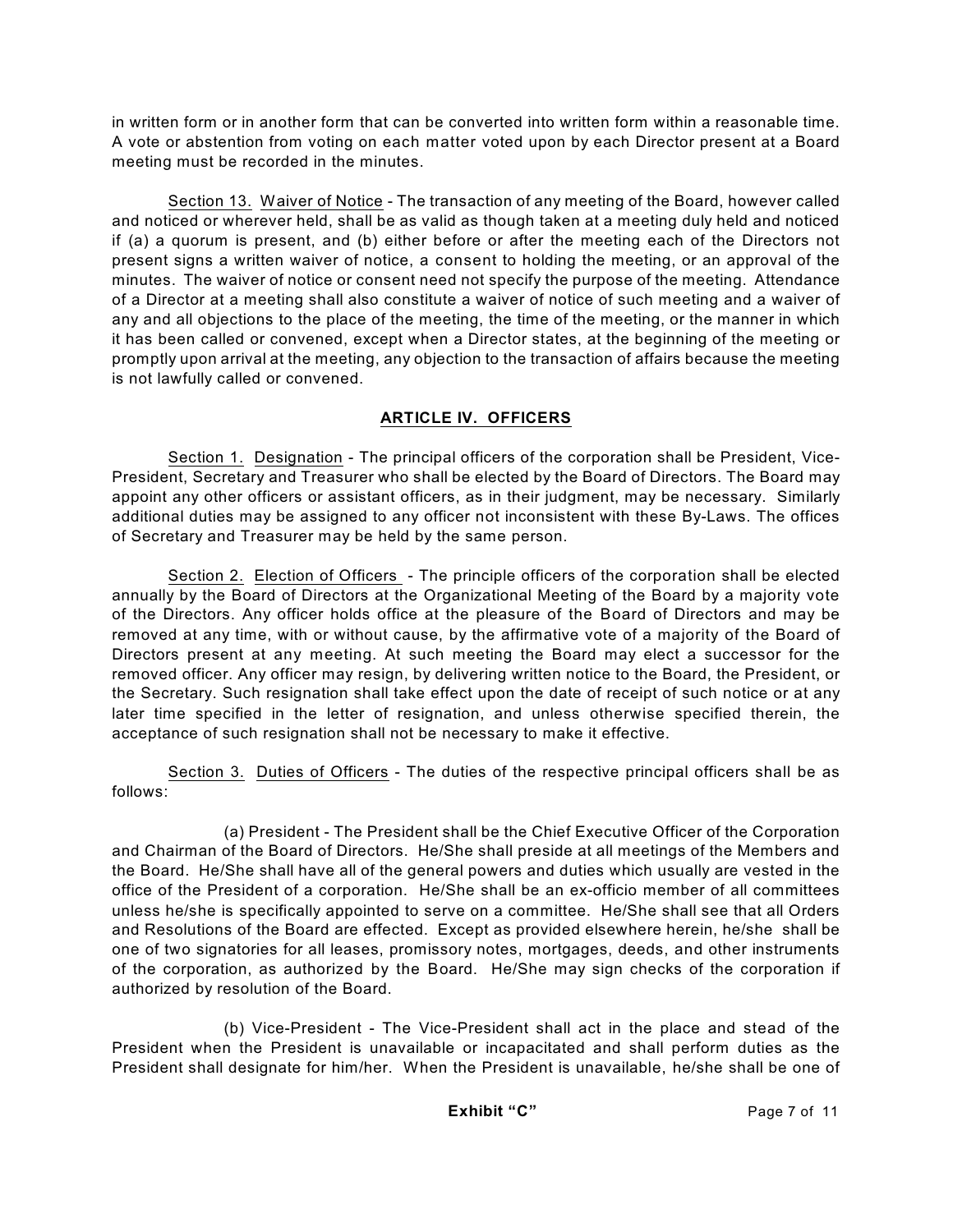the two signatories for all leases, promissory notes, mortgages, deeds and other instruments of the Corporation, as authorized by the Board.

(c) Secretary - The Secretary shall keep the minutes of all meetings of the Members and of the Board. He/She shall keep a Member's roster which shall contain the names, addresses, telephone numbers and, when available, email addresses of all Members. He/She shall have charge of the minutes in which he/she shall have recorded the votes and proceedings of the Board meetings and the Member's meetings.

(d) Treasurer - Unless another Director is designated by the Board, the Treasurer shall be one of the two signatories for promissory notes, mortgages, deeds and other instruments of the Corporation. The Treasurer may have a designee (such as a management company or another Director) to perform his/her functions. Such designee and the functions the designee is to perform must be approved by the Board. The Treasurer or designee shall receive and deposit in appropriate bank accounts all funds of the corporation and shall disburse such funds as directed by the Board. He/She shall keep proper books of account. He/She shall ensure an accountants review of the Corporations records is done annually. He/She shall prepare and cause to be prepared the budget and financial reports of the Association as required by law. Notice of such reports and copies thereof shall be furnished to Members as required by law. He/She shall perform all other duties incident to the office of the Treasurer.

## **ARTICLE V. RESPONSIBILITIES OF OFFICERS AND DIRECTORS**

Section 1. It shall be the responsibility of all Officers and Directors of the corporation to exercise all of the powers and privileges and to perform all of the duties, purposes and obligations as established in the Declaration.

Section 2. Except as elsewhere provided herein, the President and Treasurer of the corporation shall have the authority and full power to sign, execute and deliver in the name of the corporation all instruments, contracts or other documents necessary and proper to bind the corporation, as authorized by the Board. The Board of Directors may designate other officers to have the powers contained in this section of the By-Laws. No instrument, contract, note, obligation, bill of sale or instrument of conveyance shall be executed by said officer for and on behalf of the corporation until the same be approved and authorized by the Board. No instrument is deemed complete and binding in the absence of two signatures.

## **ARTICLE VI. COMPENSATION**

All officers and Directors shall serve without compensation. However, any officer or Director may be reimbursed for his/her actual expenses incurred in the performance of his/her duties. Nothing herein shall prohibit the Association from compensating an officer or Director, or any entity with which an officer or Director is affiliated, for services or supplies furnished to the Association in a capacity other than as an officer or Director pursuant to a contract or agreement with the Association, provided that such officer or Director's interest was made known to the Board prior to entering into such contract and such contract was approved by a majority of the Board, excluding the interested officer or Director. No dividend shall be paid and no part of the income should be distributed to its Members, officers or Directors.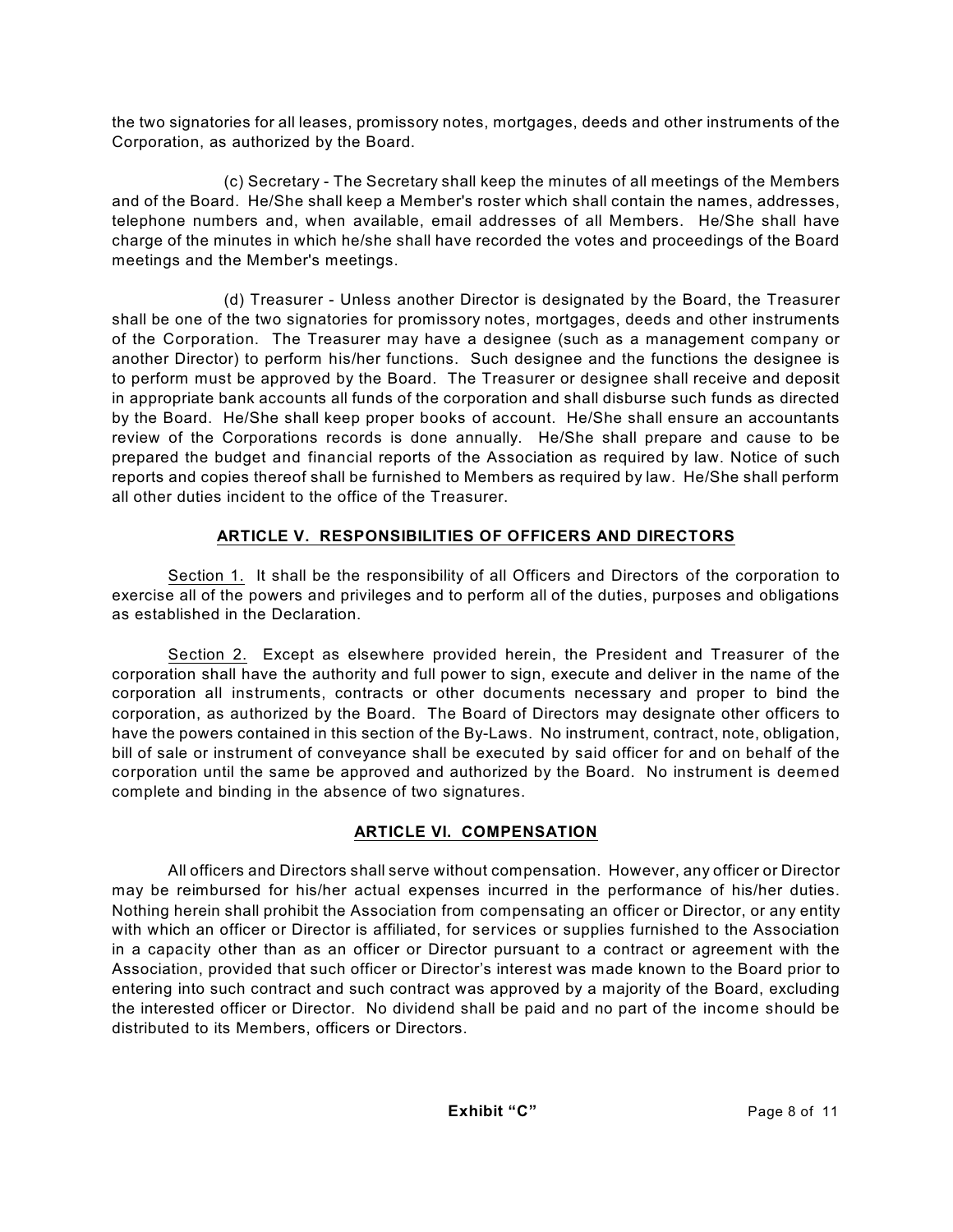#### **ARTICLE VII. RULES OF ORDER**

The rules of parliamentary procedure shall govern all meetings of the Members, of the Board of Directors and of committees, when not in conflict with the Articles of Incorporation or these By-Laws.

## **ARTICLE VIII. COMMITTEES**

Section 1. Permanent Committees - The President may appoint the Committee Chairs and Committee Members to the following committees:

> Architectural Review Committee Common Areas Finance Social Nominating

Section 2. Special Committees - In addition to the committees, set forth in Section 1 above, there shall be appointed by the President such Special Committees as he/she may deem necessary from time to time.

Section 3. Committee Meetings - A Committee meeting occurs whenever a quorum of the Committee gathers to conduct Association business. All Committee meetings, where a final decision will be made regarding the expenditure of association funds or the committee has the power to approve or disapprove architectural decisions with respect to a Lot and any improvements on the Lot, shall be opened to all Members of the Association except for meetings between the Committee and its attorney with respect to proposed or pending litigation where the contents of the discussion would otherwise be covered by the attorney-client privilege. Notice of such Committee meetings shall be posted in a conspicuous place in The Grove at Harbor Hills at least 48 hours in advance of a meeting, except in an emergency; in the alternative, if notice is not posted in a conspicuous place, notice of each meeting shall be mailed or delivered to each Member of the Association at least seven (7) days before the meeting, except in an emergency.

#### **ARTICLE IX. AMENDMENT OF BY-LAWS**

Section 1. These By-Laws may be amended at any time by one of the following methods: (a) at a regular or special meeting of the Members by a vote of two-thirds of a quorum of the Voting Members present in person or by proxy; or (b) by the execution of an instrument evidencing approval of the amendment, executed by two-thirds of the Voting Members.

Section 2. In the case of any conflict between the Articles of Incorporation and these By-Laws, the Articles shall control; and in the case of any conflict between the Declaration and these By-Laws, the Declaration shall control. Any amendment to these By-Laws shall be consistent and harmonious with the Articles of Incorporation and with the Declaration.

## **ARTICLE X. OBLIGATIONS OF MEMBERS**

Section 1. Assessments. As more fully provided in the Declaration, all of the Members are obligated to pay the Annual Assessments and any Special or Individual Assessments imposed by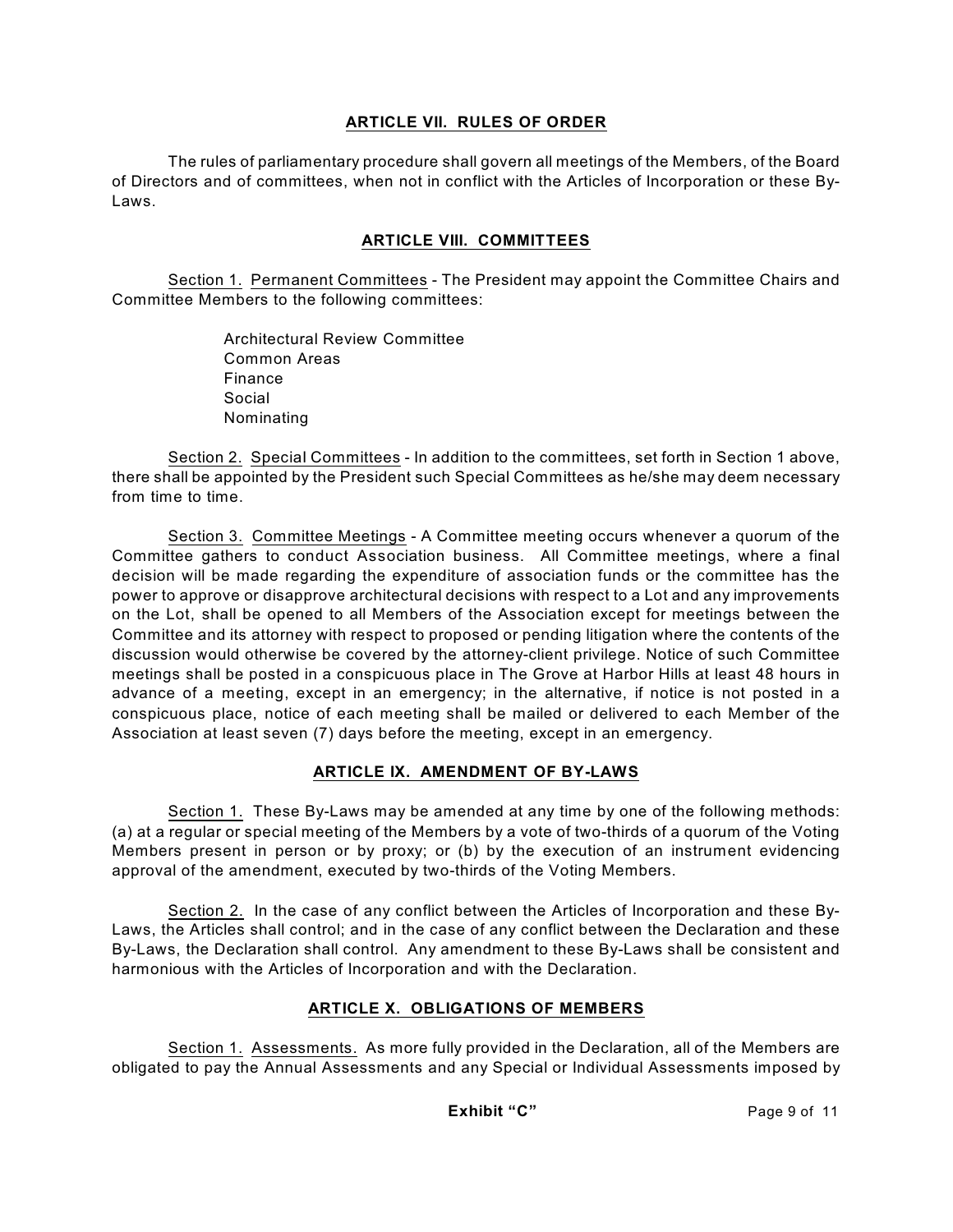the Board, which is secured by a continuing lien upon the Lot against which the Assessment is made. Any Assessment imposed shall be for the purposes set out in the Declaration. The Board is bound by those provisions and shall not set any Assessment, which violates the provisions of the Declaration. After an Assessment is created or changed, the Association shall provide written notice to each Member of any change in an Assessment or the creation or imposition of a Special or Individual Assessment. Any Assessment not paid within fifteen (15) days of its due date shall be considered delinquent.

Section 2. Fines and Suspension of Use Rights. In addition to all other remedies provided in the Declaration, Articles and By-Laws, and to the maximum extent lawful, the Association shall have the power to impose fines upon an Owner and/or suspend the rights of an Owner or the Owner's tenants, guests, licensees and invitees to use the common areas and facilities for failure of an Owner or that Owner's tenants, licensees, invitees and guests to comply with any covenants, restrictions, Rules and Regulations, subject to fundamental due process procedures and the Florida Statutes. The Association shall have the right to promulgate Rules and Regulations regarding the implementation of the due process procedures, and shall follow the requirements and procedures set forth in Section 720.305(2), Florida Statutes, as amended from time to time.

(a) Ingress or Egress. Nothing herein shall permit the Association to impair the right of an owner or tenant of a Lot to have vehicular or pedestrian ingress to and egress from the Lot including, but not limited to, the right to park.

(b) Suspension of Voting Rights. As permitted in Section 720.305(3), Florida Statutes, as amended from time to time, the Association shall have the right to suspend the voting rights of a Member for the nonpayment of regular annual assessments that are delinquent in excess of ninety (90) days.

## **ARTICLE XI. RIGHT TO FORECLOSE LIEN**

The corporation shall have the right to impose an Assessment lien on a Lot and enforce the lien as set forth in the Articles of Incorporation and Declaration.

This Amended and Restated By-Laws was duly and properly amended by the Members as set forth in Article XI of the Articles of Incorporation.

| Executed at<br>200.                         | city), Lake County, Florida, on this the |                                                            |  |  |  |  |  | day of |  |
|---------------------------------------------|------------------------------------------|------------------------------------------------------------|--|--|--|--|--|--------|--|
| Signed and delivered<br>in the presence of: |                                          | THE GROVE AT HARBOR HILLS<br>HOMEOWNER'S ASSOCIATION, INC. |  |  |  |  |  |        |  |
|                                             |                                          | By:                                                        |  |  |  |  |  |        |  |
| Signature of Witness                        |                                          |                                                            |  |  |  |  |  |        |  |
|                                             |                                          | <b>Print Name:</b>                                         |  |  |  |  |  |        |  |
| <b>Print Name</b>                           | President                                |                                                            |  |  |  |  |  |        |  |
|                                             |                                          | Address:                                                   |  |  |  |  |  |        |  |
| Signature of Witness                        |                                          |                                                            |  |  |  |  |  |        |  |
|                                             |                                          |                                                            |  |  |  |  |  |        |  |